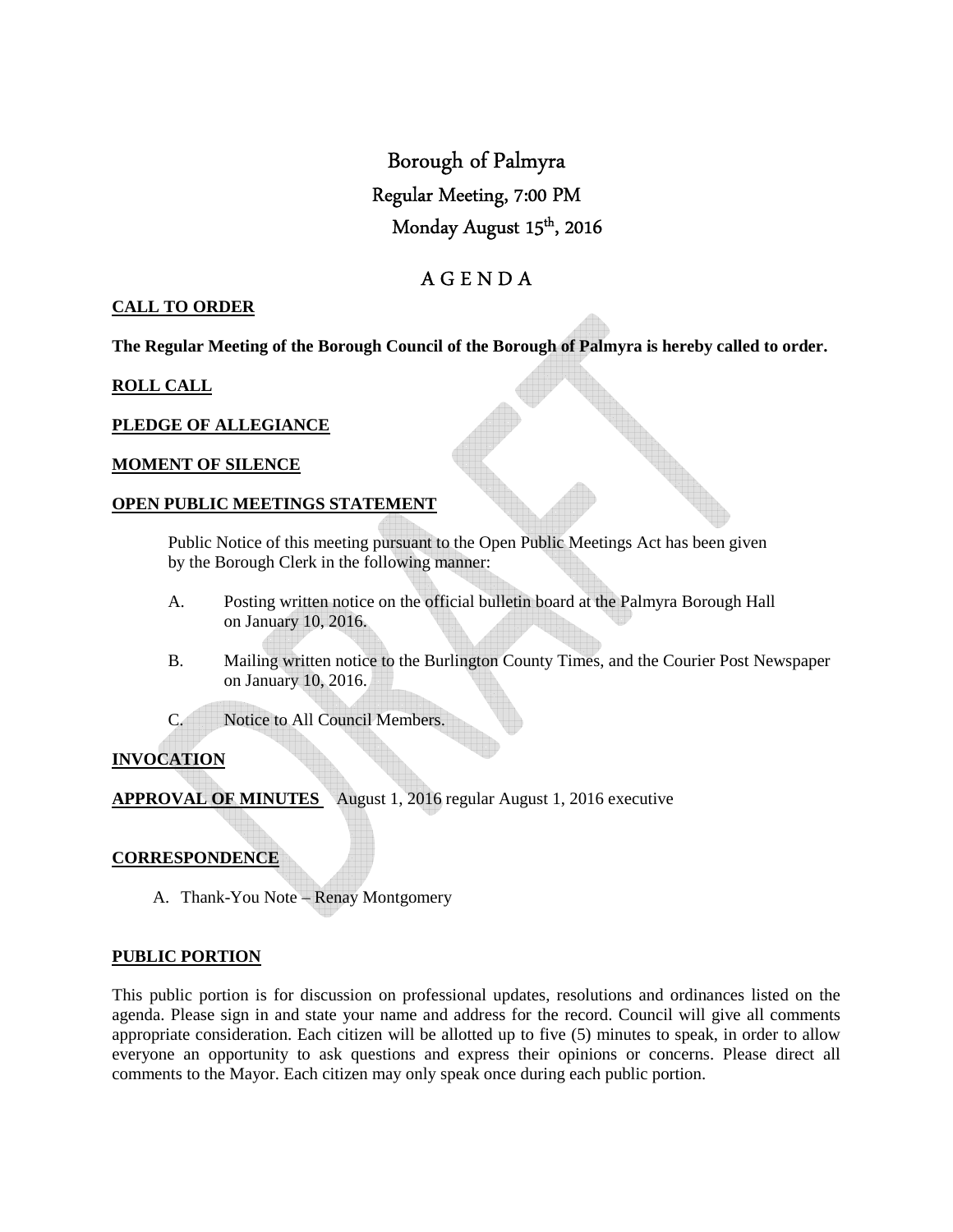### **ORDINANCES ON SECOND READING** (Public hearing)

**A. Ordinance 2016-14** An Ordinance Of The Borough Of Palmyra Amending Chapter 230: Solid Waste Of The Code Of The Borough Of Palmyra.

**RESOLUTIONS Consent Agenda-** Resolution 2016-201 thru Resolution 2016-210 will be enacted as a single motion, if any resolution needs additional discussion it will be removed from the consent agenda and voted on separately.

- **A. Resolution 2016-201,** Resolution Authorizing The Borough Of Palmyra To Apply To The New Jersey Department Of Community Affairs (NJDCA) For A Small Cities Public Facilities Grant Of Approximately \$400,000. To Make ADA Improvements Including Curb Cuts In The Northern Portion Of The Borough
- **B. Resolution 2016-202,** Resolution Identifying Kareemah Press As The Fair Housing Officer For The Borough Of Palmyra
- **C. Resolution 2016-203,** Resolution Approving The Grant Management Plan For A Small Cities Housing Rehabilitation Grant
- **D. Resolution 2016-204,** Resolution Adopting The Citizen Participation Plan Developed By The Small Cities CDBG Program
- **E. Resolution 2016-205,** Resolution Of The Palmyra Borough Council To Authorize The Tax Collector To Cancel Billing For The Third And Fourth Quarters of 2016 For Block 82, Lot 11 In The Amount Of \$795.72 Due To An Erroneous Assessment
- **F. Resolution 2016-206,** Resolution Appointing Aaron Martinez To The Borough Of Palmyra Police Department With An Annual Salary Of \$37,643.74 Effective August 15, 2016
- **G. Resolution 2016-207**, Resolution Awarding A Contract To Golden Equipment Co.,Inc., For A Catch Basin And High Velocity Combination Sewer Cleaner (Combo Jetter/Vac Truck) Per Their Bid In The Amount Of \$310,000.00 Including \$35,000.00 Trade-In Credit For The Old Jetter
- **H. Resolution 2016-208**, Resolution Awarding A Contract To Winner Ford Of Cherry Hill, New Jersey For The Purchase of A 2016 Small Dump Truck Per Their Bid In The Amount of \$86,878.00
- **I. Resolution 2016-209,** Resolution Of The Borough Of Palmyra To Support And Participate In The State Of New Jersey Volunteer Tuition Credit Program P.L. 1998, c.145 Service Pledge Agreement
- **J. Resolution 2016-210**, Resolution Authorizing the Payment Of Bills In The Amount of \$1,882,650.99

# **MOTION FOR APPROVAL**

Motion For Approval of Bingo License for Independence Fire Co #1 for Coach Bag Bingo on October 2nd, 2016

# **COMMUNITY SPOTLIGHT**

- A. Ethel Hardy Part Meet & Greet Wednesday, September 21st ,2016 5-7pm
- B. Town Wide Yard Sale Saturday, September  $17<sup>th</sup>$ , 2016
- C. Summer Concerts

#### **DISCUSSION ITEMS**